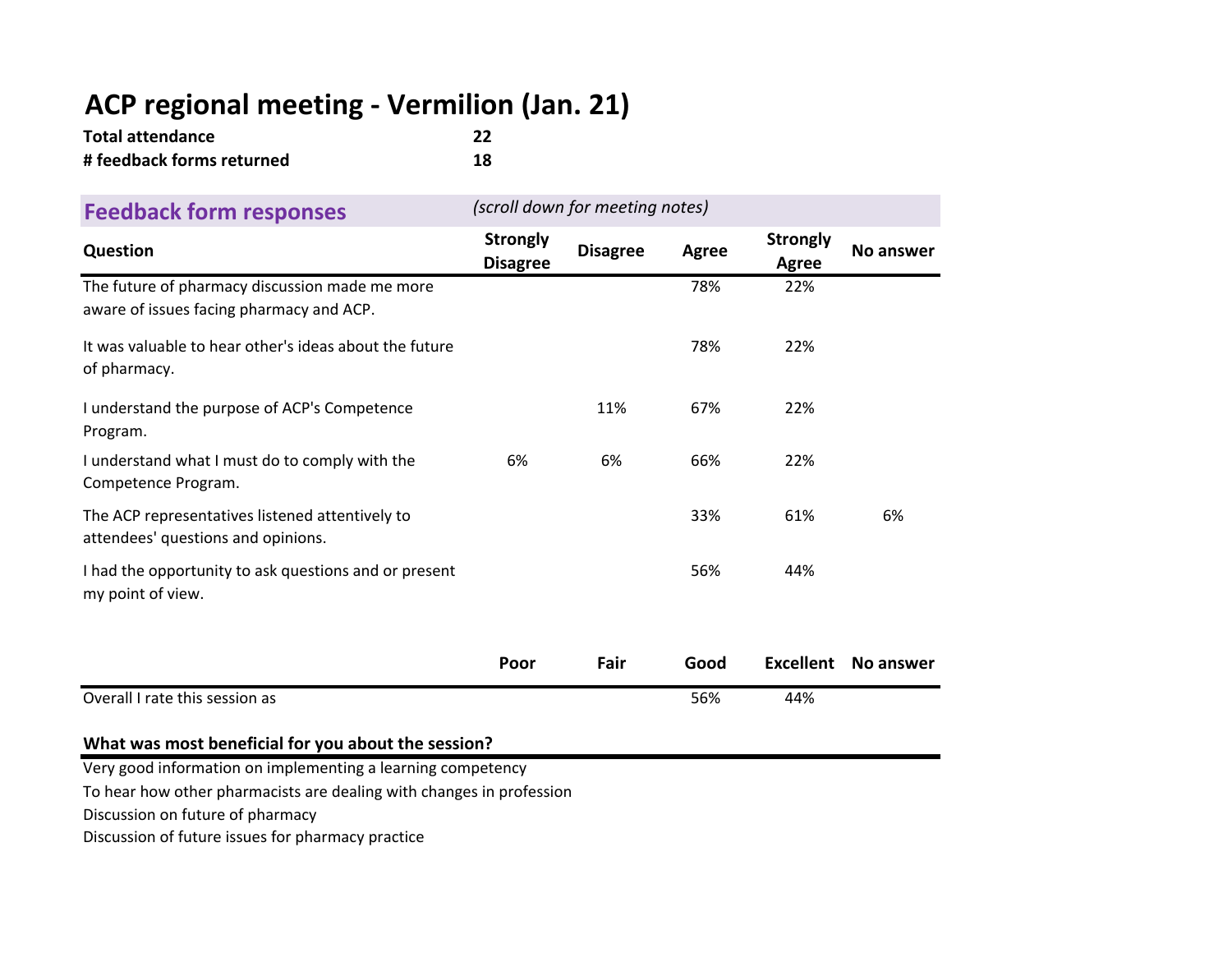Just being heard Better understanding of competence program Competency review; current issues & future issues The future of pharmacy discussion was the most interesting & beneficial. I also feel comfortable to start the new competency program. Pharmacist/peer discussion Speaking & colleagues CBC news report Hearing about other pharmacist opinions on future of pharmacy

#### **What would you change about the session to make it more beneficial to you?**

Include or add onto <sup>a</sup> tutorial ‐ i.e., wandering around the website Feedback with changes made afterwards More sessions in more communities Increased examples provided to allow us to incorporate "meaningful" CEU into our practice ‐ discuss within/between pharmacists about how they get their CEUs/conferences/resources available Not so late and not in Vermilion ‐ too far Discussion with other pharmacists More time but would have to be during the day

#### **What other topics you would like to discuss with ACP?**

Role of "elderly" almost retiree Rxists How many patients <sup>a</sup> pharmacist should deal in <sup>a</sup> day ‐ 400/day? 10 hour shift Some of the issues ‐ with gov't, etc. ‐ instead of seeing it on the news first. Perhaps <sup>a</sup> Greg section in the newsletter. A short section ‐ concise. Technicians ‐ we need rural training for technicians!!! What they will take from these meetings to make the education requests <sup>a</sup> reality; recognizing they are <sup>a</sup> governing body, but where & when these programs will be available, i.e., lab monitoring/training physical assessments

#### **Other comments**

Should be longer

Glad my website recommendations were accepted professionally Appreciate ACP coming out to our community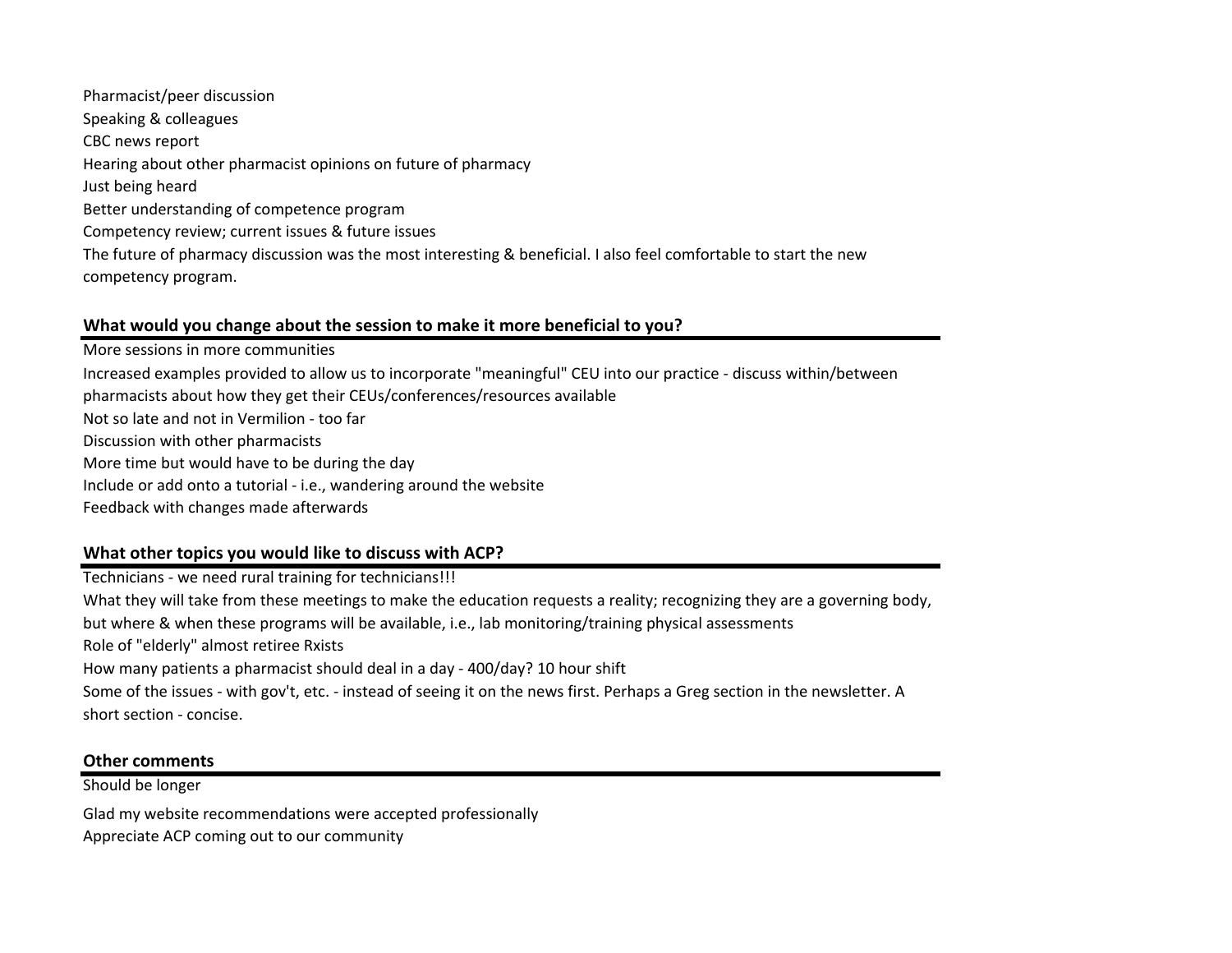## **Meeting notes**

### **Notes recorded during future of pharmacy discussion**

RE: What new models of care or ways of delivering pharmacy services do you see coming in the next 5-10 years? The traditional role of the pharmacist (behind the counter) is fading ‐ if you stick with this role you're going to be lonely Question from Greg: Do techs and pharmacists need to be co‐located? Response: Who is going to be responsible? Pharmacists have to interpret <sup>a</sup> lot of prescriptions (e.g., computer‐generated prescriptions with 10 drugs on them where Comment: Technology isn't "there" yet ‐ Netcare is inaccurate Provision of meds <sup>=</sup> technician role, not pharmacist role ‐ the government will influence this Minor ailments ‐ prescribing ‐ push for more APAs ‐ need for structured models/checklists for assessment Focused areas of expertise, i.e., hypertension or diabetes experts Local diabetes RN prescribes based on an algorithm she was given Access to real‐time electronic health records ‐ this needs to be live! Less duplication of assessments/care plans (done at lodges, pharmacies, doctors' offices)

Re: What training will pharmacists and pharmacy technicians need to meet the changing needs of their patients,

More clinical courses Therapeutic guidelines, updated guidelines, how to access the info Care plans ‐ software would help ‐ how to talk to physicians Rural areas ‐ patient assessment first with confidence Physical assessment of patients ‐ courses fill up quickly Clear scope of practice for regulated technicians in each practice area, e.g., retail, hospital Uploading POC testing ‐ technology, principles, access by patient &/or pharmacists Better documentation ‐ standardization?Physical assessment Ability to diagnose (minor?) conditions ‐ training, legislation Need to better understand what techs are capable of and where they fit; more regulated techs Documentation training; software could be more focused on documentation and less on dispensing Pharmacists filling care gap for minor ailments Telepharmacy and telehealth